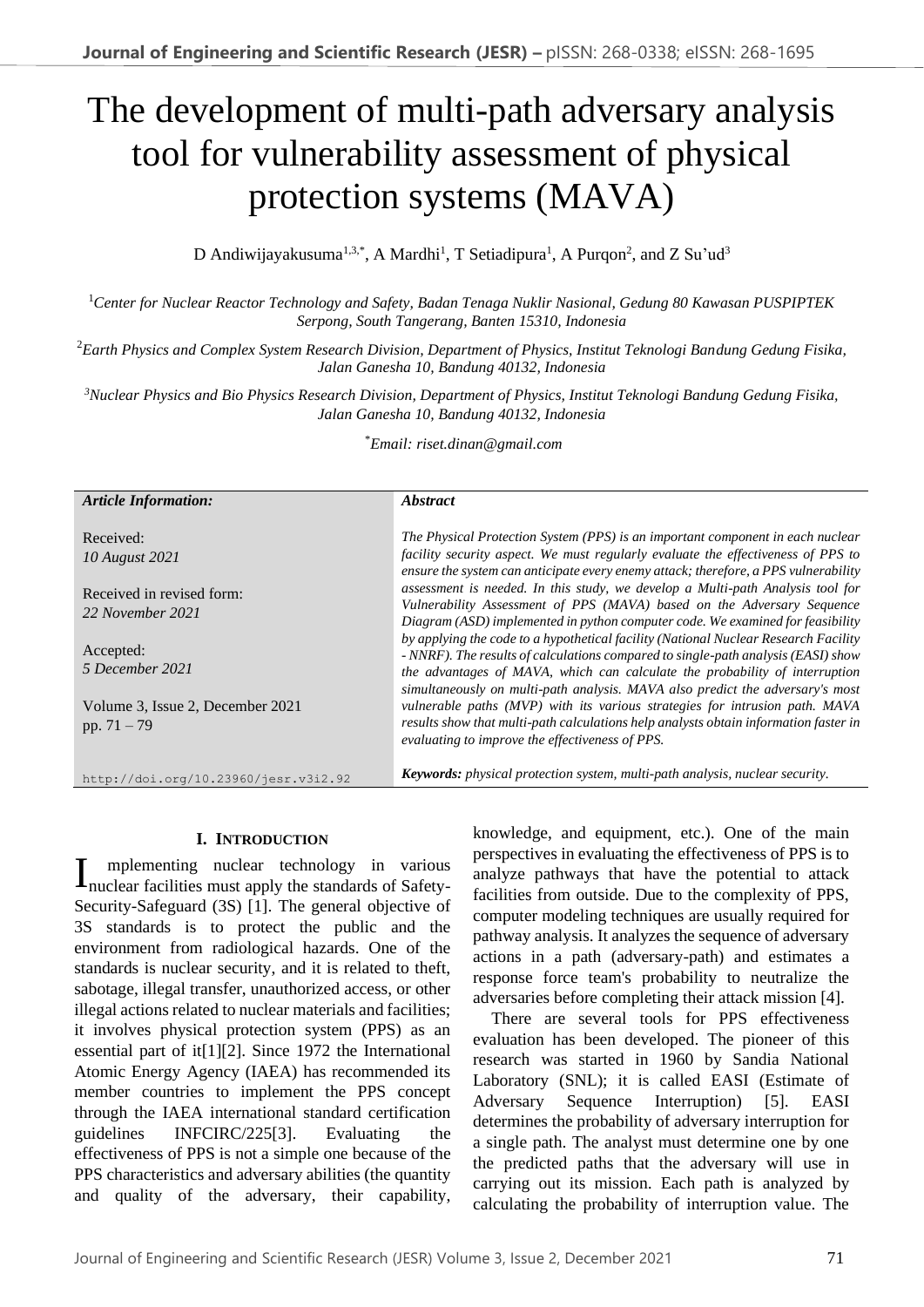lowest probability of interruption value is the most vulnerable path (MVP) and should be done with the security upgrade. EASI is quite simple and easy to use. Both of these are the advantages and disadvantages of this tool. The use of EASI tools for the analysis of extensive facilities that potentially have more adversary paths will possibly make it difficult for analysts to evaluate them.

 Several studies have reported EASI-based PPS evaluation tools, such as SAPE, HAPPS, and HPEP [6– 8]. Almost all evaluation tools use the same basic criteria to evaluate the PPS. It is to determine the most vulnerable adversary path to accomplish his/her mission [8]. In this study, we developed a Multi-path Analysis tool for Vulnerability Assessment of PPS (MAVA) based on EASI and implemented it in python computer code. This tool uses a one-dimensional (1D) model approach. It can perform the probability of interruption calculations on multi-paths (adversarypath) simultaneously, so that faster analysis results can be obtained. The code is implemented to assess the PPS with various strategies that the adversary can carry out. The feasibility of this multi-path code is confirmed through an example assessment using a hypothetical nuclear reactor facility.

## **II. MATERIALS AND METHODS**

#### *A.The PPS Effectiveness Measure*

The PPS combines people, equipment, and procedures in recognize the adversary presence (detect), slowing their movements (delay), and intercept (response) any threats to protect facilities against all illegal acts, i.e., theft, sabotages, or another illegal breach of security. Measuring the effectiveness of PPS can be done quantitatively through a performance-based analysis approach. This approach assesses the effectiveness of PPS by calculating the probability of interruptions (PI) along the most vulnerable paths. In addition to the (PI) parameters, consideration is also given to the probability of neutralization (PN) carried out by the response team in intercepting adversary action. Therefore, to calculate the effectiveness of PPS depends on two parameters, PI and PN. The product of those two parameters is the value of Probability Effectiveness (PE).

$$
P_E = P_I \ast P_N \tag{1}
$$

However, neutralization calculations were not carried out in this study. The PN value should be near 1.0; thus, we will calculate the PI only. We can calculate the PI values using EASI [5]. PI is determined from Probability of Detection (PD), delay time (TR), and response force team (RFT). We can use the equation below to calculate the PI value.

$$
P_{I} = P(D_{1})P(R|A_{1})
$$
  
+  $\sum_{i=2}^{n} P(D_{i})P(R|A_{i}) \prod_{j=1}^{i-1} (1 - P(D_{j}))$  (2)

P(Di) is the probability of detection at the i-th element location, and n is the total number of elements. P(R|A1) is the probability of the response team to interrupts an adversary. The probability has a continuous value because time has a deviation. The time delay value is assumed to have a normal distribution, and:

$$
T = RFT - T_R \tag{3}
$$

The  $P(R|Ai)$  is calculated by other [4] as follo:

$$
P(R|A_i) = \frac{1}{\sqrt{2\pi (d_R^2 + d_{A_i}^2)}} \int_0^0 e^{-2d_R^2 + d_{A_i}^2} e^{T^2}
$$
 (4)

where,

dR : deviation of response time dAi : deviation of adversary task time.

#### *B.Vulnerability Assessment Using Multi-Path Analysis*

The vulnerability assessment MAVA code that we present in this study was based on the EASI model. The code can perform both: the PI calculations on singlepath and multi-path (adversary path) simultaneously. In this study, we also adopt the method from other to model the various adversary strategies in the calculations [8].

#### 1. EASI model

There are three primary calculations performed by EASI, which are also implemented in this MAVA code. The first is the PD value calculation of every single layer of protection. The second calculation is to determine the cumulative delay time (TC) from the first protection layer to the end along the adversary path. TC value and TC variance are calculated based on the TR data along with the standard deviation determined by the PPS designer. There is a correction factor in calculating true delay time, depending on the detection element associated with the delay element. The location of the detection also influences the calculation, whether the detection occurs at the beginning of adversary movement ("B"), at the middle adversary action ("M"), or detection occurred when the adversary has finished the action ("E"). The last calculation is to determine the precise PI value for every single layer of protection and the total PI value of PPS. This location parameter is related to the response function employ the results of the detection and delay function calculations. The EASI model can determine the MVP by obtaining the path with the lowest PI value. Another method to calculate the MVP by using a timely detection method. This method combines the cumulative PD value, TC along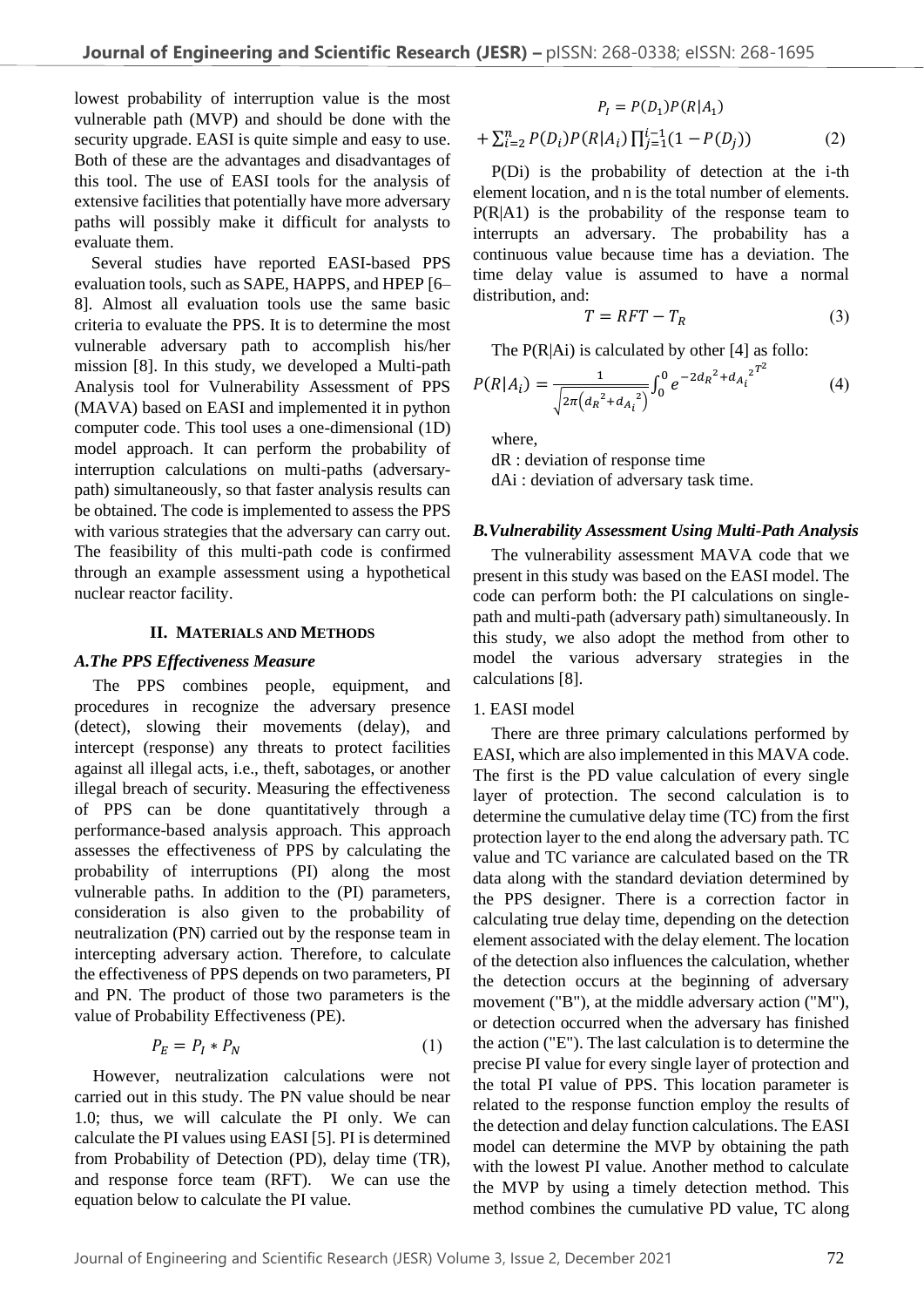the path, and RFT. This concept pays attention to the critical detection point (CDP). The point on the path where the remaining time the adversary should complete his mission surpasses the response force constrains reaction time (see Fig.1).



**Figure 1**. Illustration of timely detection.

The traditional EASI model with all of its capabilities is currently still widely used to study the effectiveness of PPS, but EASI still has limitations. This tool is a single path modeling, so analysis must be done one by one for each adversary path. That limitation makes it difficult for analysts to use the EASI model to analyze extensive facilities with as many adversary paths as possible. In this study, MAVA performs a vulnerability assessment of the adversary path, based-on traditional EASI using the multi-path analysis to solve these problems. The multi-path analysis code that we developed can be employed to examine the PPS in the entire facility through numerous adversary multi-path combination simulation.

# 2. Adversary Strategies

There are four types of strategy modeling in the assessment of vulnerable paths presented in this study. The adversary's strategy is based on their knowledge and priorities taken by the adversary in accomplishing their mission to sabotage the facility. Adequate knowledge of the targeted facilities to know the elements of detection and the estimated time delay at each layer of protection. The priority referred to here is the selection, whether the mission will be completed as soon as possible or carried out as carefully as possible, with the main priority is completing the mission in sabotaging the facility.

The first strategy is a deep strategy, where the adversary has adequate knowledge about the facilities to be attacked. The adversary knows the estimated possibility of detection and the time delay in each stage of carrying out its mission. In this strategy, the algorithm will direct the adversary to select the protection segment path with the smallest PD value at every layer of protection before reaching the layer of CDP. This strategy is done to minimize the occurrence of early detection in completing their mission. After passing through the CDP, the adversary will be looking

for the protection element with the lowest time delay value. It aims to complete its mission immediately and or avoid confrontation with the response force team if their movements have been detected before CDP. The second strategy is that the adversary will eschew detection as high as possible; we called this a covert strategy. This strategy means that the algorithm will direct the adversary to go through each protection layer with the lowest PD value. The third is a rushing strategy: the adversary will accomplish their mission to attack the facility as fast as possible. This strategy means that the algorithm will direct the adversary to go through each protection layer with the smallest td value. The last is a random strategy; this is based on inadequate adversary knowledge about the targeted facilities. The adversary will not consider the probability of detection capabilities or the estimated time delay on each protection element. The adversary's selection of paths is carried out randomly, with the main target being to reach the target to complete its mission to sabotage the facility. The program algorithm will provide the same possibility for each protection element, which means it will be given the same weight.

## **III. RESULTS AND DISCUSSIONS**

# *A. The Hypothetical Facility, Adversary and Scenario*

It is difficult to get an actual model in an actual nuclear reactor facility due to security reasons. However, we will model it with a hypothetical facility that is close to the real situation. This study used the National Nuclear Research Facility (NNRF), described as hypothetical nuclear facilities equipped with a detection, delay, and response system. NNRF consists of limited areas, protected areas, controlled area, and vital areas. The Limited area consists of one personnel gate, one main vehicle gate, and one emergency vehicle gate. A limited area fence is the nuclear facility's outer fence as a guardrail for a facility that aims to prevent intruders from entering the facility. The protected area is more restricted. There are office rooms, Central Alarm Station (CAS) room, and reactor buildings along with vital facilities inside as vital areas in the protected area. There is the main door at the front of the building, and at the back of the building, there is an access door as an emergency exit and vehicle door. There are several rooms in the vital area, including the spent fuel room, fresh fuel room, reactor pool, control room, and product vault. This vital area is usually the adversary's main target to carry out its mission, both theft and or sabotage. The 2-D layout of the NNRF is shown Fig. 2.

## *B. Adversary and Scenario*

Based on information derived from the assumption of design-based threat documents, the scenario postulated in this study is sabotage of the nuclear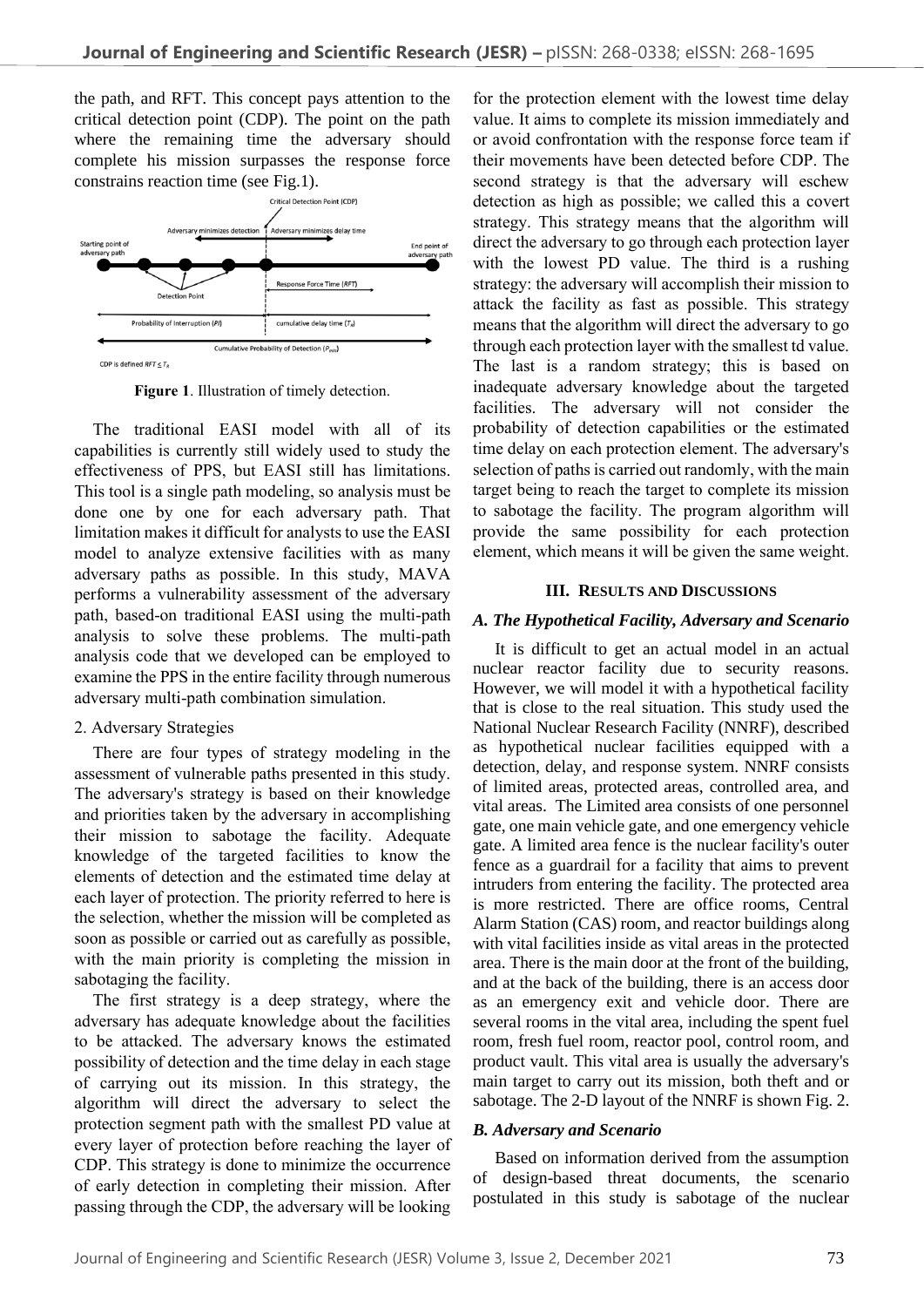reactor by exploding it. Adversaries' personnel's number up to five-person with semi-military capabilities semi-automatic rifles and handguns equipped. The adversaries do not have the skills to hack the system but may collusion possibility with insiders; thus, they may employ covert or brute force attack. They also have portable power tools, radio communications, and limited explosives materials to break the doors/walls and explode nuclear reactors.

The adversary sequence diagram (ASD) of the NNRF is shown in Figure.3. It describes all possible paths chosen by the adversary, from the off-site to the target. PI calculation on this tool uses the value PD, td, location (B, M, E), response and communication on the system. The value of the PD and td for every single protection element was acquired from other [10]. All these values are the parameter inputs that refer to specific adversary paths. The probability of communication (PC) is 0.95 (the most system operates that design and implements by SNL) [4]. The the PD and td where the system uses several sensors. Response Force Time equal to 700s, with the standard deviation, is approximated as 30% form mean value.

We converted ASD scheme into a 1-D sketch in the form of a directed-graph. This model has ten layers with a twenty-one position (node). Layer 0 is located at the furthermost layer (off-site area node), and layer 9 is the target node, it is shown in Figure 4. Based on the 1-D sketch, it can be estimated that there are several path combinations from the initial node (off-site) to the end node (target), which is 240 path combinations. MAVA code as a multi-path analysis tool will calculate the PI value for each path combination, including various strategies and determine the most vulnerable path.



**Figure 2.** The schematic 2D layout of the National Nuclear Research Facility (NNRF).



**Figure 3**. The adversary Sequence Diagram of the hypothetical facility.



**Figure 4.** Directed-graph based on The Adversary Sequence Diagram (ASD).

## *C.Vulnerable Assessment Results*

There are 240 intrusion path combinations for the adversary to get to the target (shown in appendix A). The calculation is implemented for the interruption probability of the intrusion path. Table 1 shows the calculation results of the PI from the simulations of the various adversary strategies. The calculated PI is 88% for the most vulnerable path (MVP). The results of the calculated MVP path shown in Table 2. The other calculations for various of strategies: deep strategy, covert strategy, rushing strategy, and random strategy are shown in Table 3 to Table 6, respectively, as well as presented on Figure 5.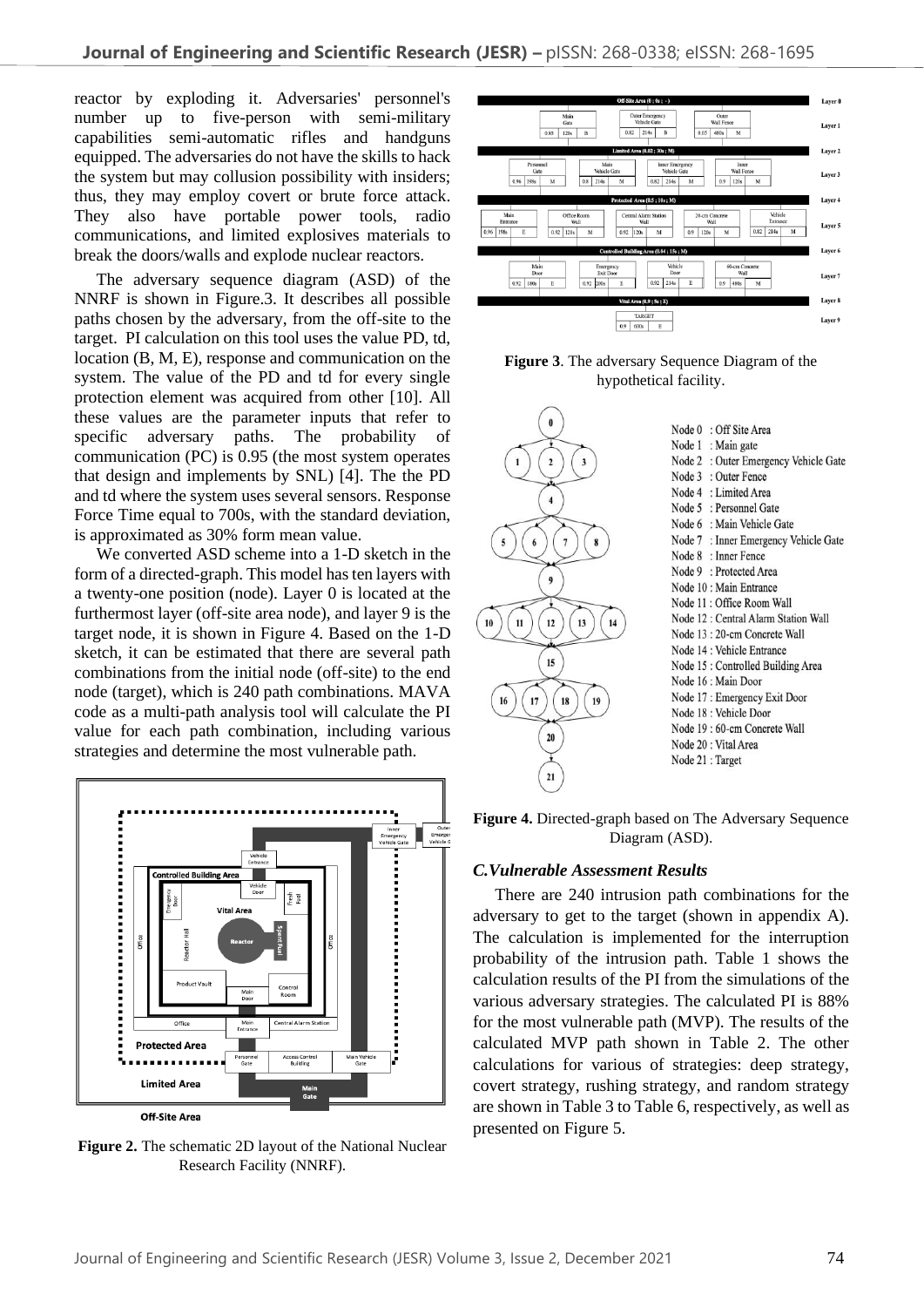|                           | $\ldots$             |
|---------------------------|----------------------|
| <b>Adversary Strategy</b> | Mean $P_I$ Value (%) |
| <b>MVP</b>                | 88                   |
| <b>Rush Strategy</b>      | 89                   |
| Deep Strategy             | 91                   |
| <b>Covert Strategy</b>    | 94                   |
| <b>Random Strategy</b>    | 94                   |

**Table 1** – Results of adversary strategies simulations

**Table 2** – Calculated  $P_I$  for the most vulnerable path (MVP)

| <b>Task</b>                            | <b>Node</b> | <b>Task Description</b>         | $P_D$ (%) | <b>Location</b> | $t_d(s)$ |
|----------------------------------------|-------------|---------------------------------|-----------|-----------------|----------|
|                                        | $\theta$    | off-site area                   | 0         | End             |          |
| 2                                      | 3           | infiltrate the outer wall fence | 65        | Middle          | 480      |
| 3                                      | 4           | towards the limited area        | 2         | Middle          | 30       |
| $\overline{4}$                         | 8           | infiltrate inner wall fence     | 90        | Middle          | 120      |
| 5                                      | 9           | towards the protected area      | 50        | Middle          | 10       |
| 6                                      | 13          | infiltrate the 20-cm wall       | 90        | End             | 120      |
| 7                                      | 15          | towards the controlled area     | 4         | Middle          | 15       |
| 8                                      | 16          | break down the main door        | 92        | End             | 180      |
| 9                                      | 20          | towards the vital area          | 90        | End             |          |
| 10                                     | 21          | sabotage the target             | 90        | End             | 600      |
| Result Probability of Interruption (%) |             |                                 | 88        |                 |          |

**Table 3** – Calculated PI for deep strategy

| <b>Task</b>                            | <b>Node</b> | <b>Task Description</b>          | $P_D$ (%)                   | <b>Location</b> | $t_d(s)$ |
|----------------------------------------|-------------|----------------------------------|-----------------------------|-----------------|----------|
|                                        | 0           | off-site area                    |                             | End             |          |
|                                        | 3           | infiltrate the outer wall fence  | 65                          | Middle          | 480      |
|                                        | 4           | towards the limited area         | $\mathcal{D}_{\mathcal{L}}$ | Middle          | 30       |
|                                        | 6           | infiltrate the main vehicle gate | 80                          | Middle          | 214      |
|                                        | 9           | towards the protected area       | 50                          | Middle          | 10       |
| 6                                      | 14          | infiltrate the vehicle entrance  | 82                          | Middle          | 214      |
|                                        | 15          | towards the controlled area      |                             | Middle          | 15       |
| 8                                      | 16          | break down the main door         | 92                          | End             | 180      |
| 9                                      | 20          | towards the vital area           | 9                           | End             |          |
| 10                                     | 21          | sabotage target                  |                             | End             | 600      |
| Result Probability of Interruption (%) |             |                                  | 91                          |                 |          |

**Table 4** – Calculated  $P_I$  for covert strategy

| Task | <b>Node</b> | <b>Task Description</b>          | $P_D$ (%) | <b>Location</b> | $t_d(s)$ |
|------|-------------|----------------------------------|-----------|-----------------|----------|
|      |             | off-site area                    |           | End             |          |
| າ    | 3           | infiltrate the outer wall fence  | 65        | Middle          | 480      |
| 3    | 4           | towards the limited area         | 2         | Middle          | 30       |
|      | 6           | infiltrate the main vehicle gate | 80        | Middle          | 214      |
|      | 9           | towards the protected area       | 50        | Middle          | 10       |
| 6    | 14          | infiltrate the vehicle entrance  | 82        | Middle          | 214      |
|      | 15          | towards the controlled Area      | 4         | Middle          | 15       |
| 8    | 19          | infiltrate the 60-cm wwall       | 90        | Middle          | 480      |
| 9    | 20          | towards the vital Area           | 90        | End             |          |
|      | 21          | sabotage target                  | 90        | End             | 600      |

Result Probability of Interruption (%) 94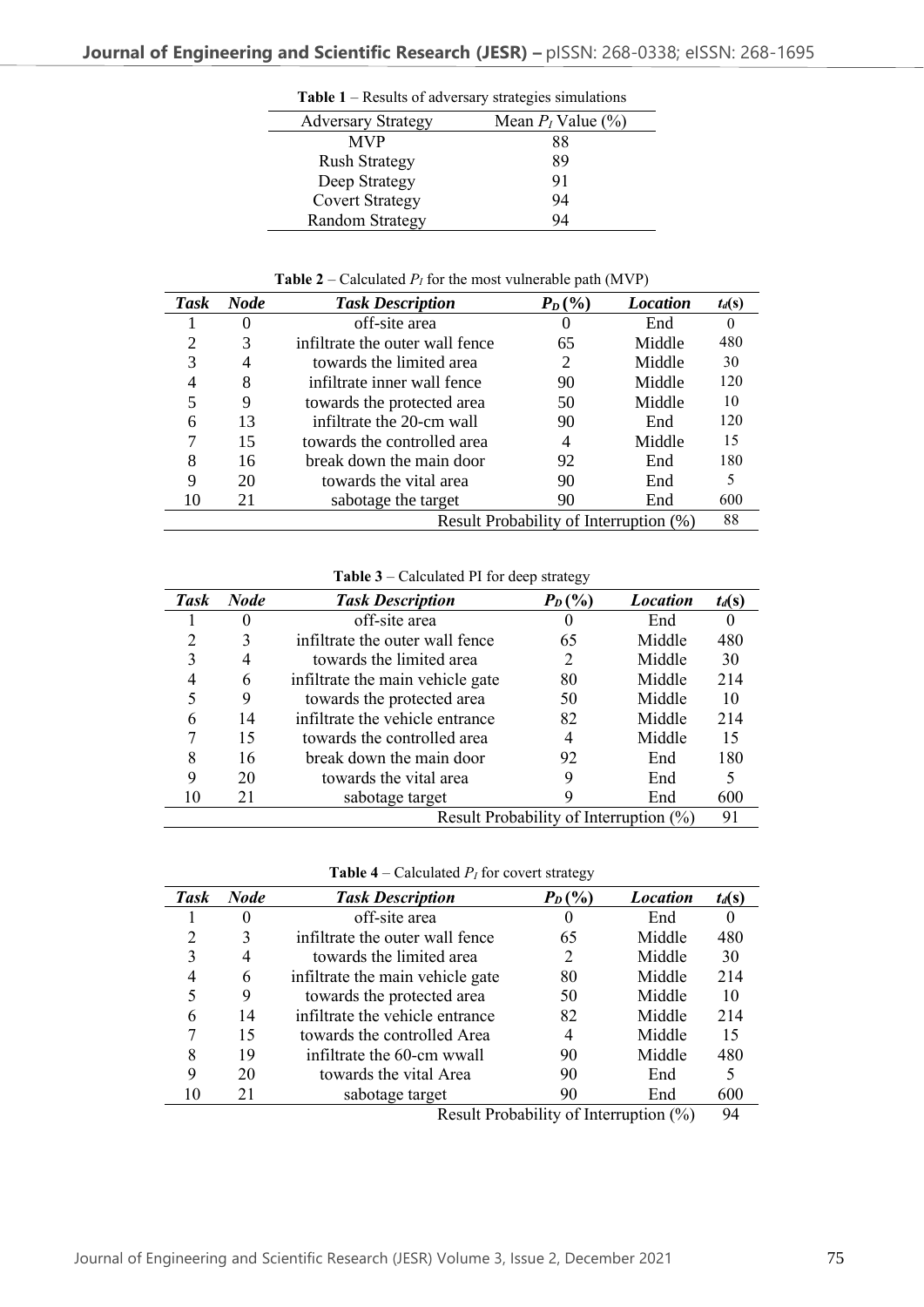| <b>Task</b>                            | <b>Node</b> | <b>Task Description</b>         | $P_D(\%)$ | <b>Location</b> | $t_d(s)$ |
|----------------------------------------|-------------|---------------------------------|-----------|-----------------|----------|
|                                        | 0           | off-site area                   | O         | End             |          |
| າ                                      |             | infiltrate the main gate        | 85        | Begin           | 120      |
|                                        | 4           | towards the limited area        | 2         | Middle          | 30       |
|                                        | 8           | infiltrate the inner wall fence | 90        | Middle          | 120      |
|                                        | 9           | towards the protected area      | 50        | Middle          | 10       |
| 6                                      | 13          | infiltrate the 20-cm wall       | 90        | Middle          | 120      |
|                                        | 15          | towards the controlled area     | 4         | Middle          | 15       |
| 8                                      | 16          | break down the main door        | 92        | End             | 180      |
| 9                                      | 20          | towards the Vital Area          | 90        | End             |          |
|                                        | 21          | sabotage target                 | 90        | End             | 600      |
| Result Probability of Interruption (%) |             |                                 | 89        |                 |          |

**Table 5** – Calculated  $P_I$  for rushing strategy

**Table 6** – Calculated  $P_I$  for random strategy

| Task                                   | <b>Node</b> | <b>Task Description</b>         | $P_D(\%)$ | <b>Location</b> | $t_d(s)$ |
|----------------------------------------|-------------|---------------------------------|-----------|-----------------|----------|
|                                        | 0           | off-site area                   |           | End             |          |
| ∍                                      | 3           | infiltrate the outer wall fence | 65        | Middle          | 480      |
| 3                                      | 4           | towards the limited area        | 2         | Middle          | 30       |
| 4                                      | 8           | infiltrate the inner wall fence | 80        | Middle          | 120      |
|                                        | 9           | towards the protected area      | 50        | Middle          | 10       |
| 6                                      | 14          | infiltrate the vehicle entrance | 82        | Middle          | 214      |
|                                        | 15          | towards the controlled area     |           | Middle          | 15       |
| 8                                      | 19          | infiltrate the 60-cm Wall       | 90        | Middle          | 480      |
| 9                                      | 20          | towards the vital area          | 90        | End             |          |
|                                        | 21          | sabotage target                 | 90        | End             | 600      |
| Result Probability of Interruption (%) |             |                                 |           | 94              |          |



**Figure 5.** The Calculated Probability of Interruption of NNRF over various pathways.

In general, as shown in Figure 5, PI value for all intrusions path, and those various strategies is greater than 80%, and it is considered as high value. These values mean that the effectiveness of PPS at these facilities has good performance in anticipating various attack strategies, including the most vulnerable paths.

## **IV. CONCLUSIONS**

The purpose of the current study was to develop the vulnerability assessment tool, and it was carried through to the MAVA code. The feasibility of this code was implemented on NNRF. This code can perform the calculation of the probability of interruption values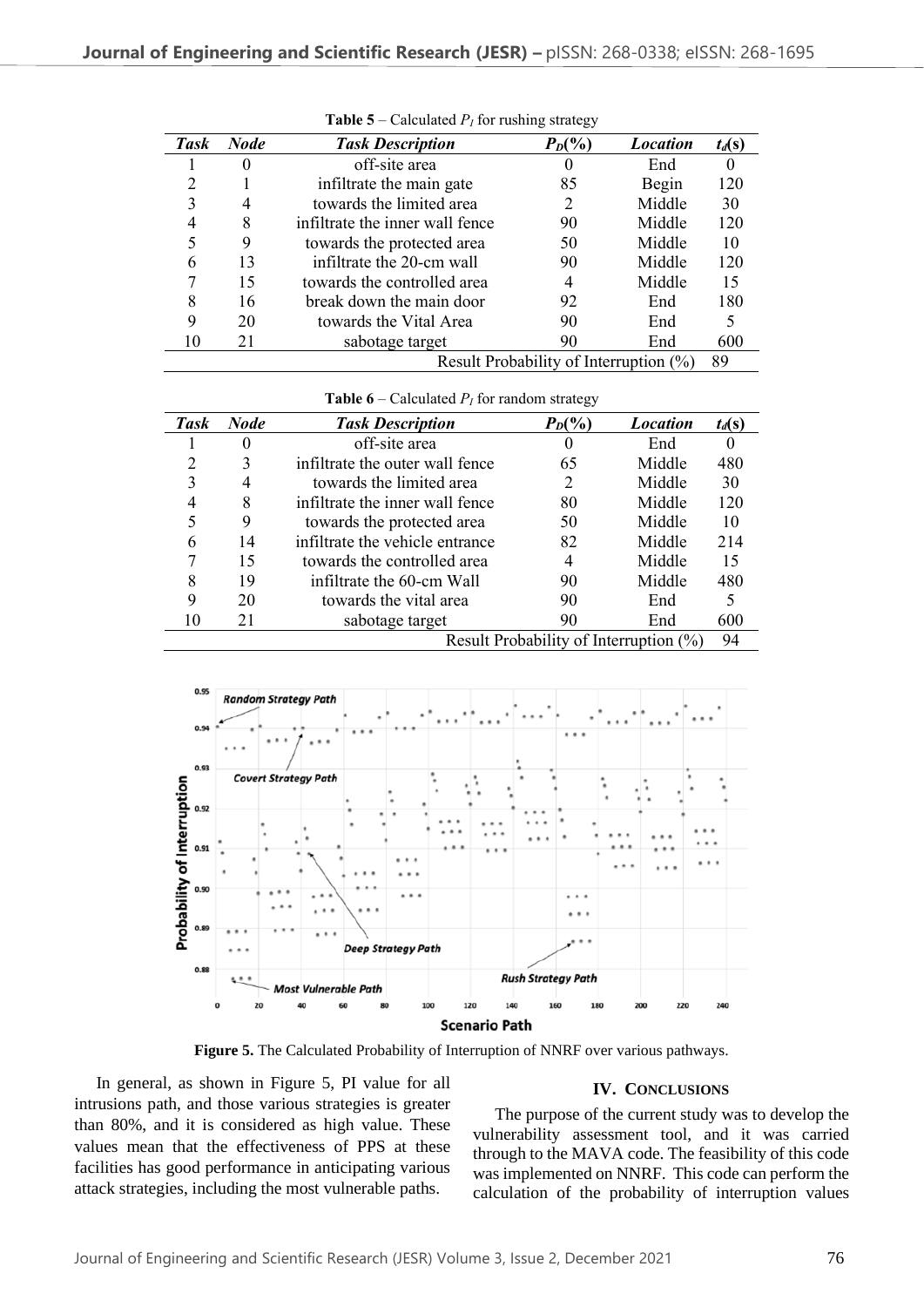simultaneously and perform multi-path analysis through an ASD. The assessment results provide the vulnerability pathway information to the analysts to improve the effectiveness of PPS. Several limitations to this code need to be acknowledged. Additional features include the effect of insider involvement and theft scenarios for more in-depth analysis. Furthermore, the current implementation of a vulnerability assessment is still in the 1-D model approach. This analysis can be improved by a 2-D model approach that provides an intuitive view of PPS, and realistically represents the adversary's position and the protection elements.

#### **APPENDIX**

**Table A.1** – Calculated PI for path combination from scenario 1-120

| Scenario | PI          | <b>PATH</b>                                                                                                                                            | <b>Scenario</b> | PI          | <b>PATH</b>                                                                                                                                            |
|----------|-------------|--------------------------------------------------------------------------------------------------------------------------------------------------------|-----------------|-------------|--------------------------------------------------------------------------------------------------------------------------------------------------------|
| 1        | 0,940602333 | $0 \rightarrow 3 \rightarrow 4 \rightarrow 8 \rightarrow 9 \rightarrow 14 \rightarrow 15 \rightarrow 19 \rightarrow 20 \rightarrow 21$                 | 61              | 0.943460295 | $0 \rightarrow 3 \rightarrow 4 \rightarrow 5 \rightarrow 9 \rightarrow 14 \rightarrow 15 \rightarrow 19 \rightarrow 20 \rightarrow 21$                 |
| 2        |             | 0,911863616   $0 \rightarrow 3 \rightarrow 4 \rightarrow 8 \rightarrow 9 \rightarrow 14 \rightarrow 15 \rightarrow 18 \rightarrow 20 \rightarrow 21$   | 62              |             | 0,922000246   $0 \rightarrow 3 \rightarrow 4 \rightarrow 5 \rightarrow 9 \rightarrow 14 \rightarrow 15 \rightarrow 18 \rightarrow 20 \rightarrow 21$   |
| 3        | 0,908918362 | $0 \rightarrow 3 \rightarrow 4 \rightarrow 8 \rightarrow 9 \rightarrow 14 \rightarrow 15 \rightarrow 17 \rightarrow 20 \rightarrow 21$                 | 63              |             | $0.919719912$   $0 \rightarrow 3 \rightarrow 4 \rightarrow 5 \rightarrow 9 \rightarrow 14 \rightarrow 15 \rightarrow 17 \rightarrow 20 \rightarrow 21$ |
| 4        |             | 0,904301088   $0 \rightarrow 3 \rightarrow 4 \rightarrow 8 \rightarrow 9 \rightarrow 14 \rightarrow 15 \rightarrow 16 \rightarrow 20 \rightarrow 21$   | 64              |             | 0,916128246   $0 \rightarrow 3 \rightarrow 4 \rightarrow 5 \rightarrow 9 \rightarrow 14 \rightarrow 15 \rightarrow 16 \rightarrow 20 \rightarrow 21$   |
| 5        |             | $0,935125278$   $0 \rightarrow 3 \rightarrow 4 \rightarrow 8 \rightarrow 9 \rightarrow 13 \rightarrow 15 \rightarrow 19 \rightarrow 20 \rightarrow 21$ | 65              | 0,93922221  | $0 \rightarrow 3 \rightarrow 4 \rightarrow 5 \rightarrow 9 \rightarrow 13 \rightarrow 15 \rightarrow 19 \rightarrow 20 \rightarrow 21$                 |
| 6        |             | $0,889102606$   0 -> 3 -> 4 -> 8 -> 9 -> 13 -> 15 -> 18 -> 20 -> 21                                                                                    | 66              |             | 0,903818761   $0 \rightarrow 3 \rightarrow 4 \rightarrow 5 \rightarrow 9 \rightarrow 13 \rightarrow 15 \rightarrow 18 \rightarrow 20 \rightarrow 21$   |
| 7        | 0,88451523  | $0 \rightarrow 3 \rightarrow 4 \rightarrow 8 \rightarrow 9 \rightarrow 13 \rightarrow 15 \rightarrow 17 \rightarrow 20 \rightarrow 21$                 | 67              |             | 0,900179786   0 -> 3 -> 4 -> 5 -> 9 -> 13 -> 15 -> 17 -> 20 -> 21                                                                                      |
| 8        |             | $0,877407489$   $0 \rightarrow 3 \rightarrow 4 \rightarrow 8 \rightarrow 9 \rightarrow 13 \rightarrow 15 \rightarrow 16 \rightarrow 20 \rightarrow 21$ | 68              |             | 0,894515585   0 -> 3 -> 4 -> 5 -> 9 -> 13 -> 15 -> 16 -> 20 -> 21                                                                                      |
| 9        |             | 0,935270603   0 -> 3 -> 4 -> 8 -> 9 -> 12 -> 15 -> 19 -> 20 -> 21                                                                                      | 69              |             | 0,939310407   0 -> 3 -> 4 -> 5 -> 9 -> 12 -> 15 -> 19 -> 20 -> 21                                                                                      |
| 10       |             | 0,889299648   0 -> 3 -> 4 -> 8 -> 9 -> 12 -> 15 -> 18 -> 20 -> 21                                                                                      | 70              |             | 0,903938345   $0 \rightarrow 3 \rightarrow 4 \rightarrow 5 \rightarrow 9 \rightarrow 12 \rightarrow 15 \rightarrow 18 \rightarrow 20 \rightarrow 21$   |
| 11       | 0,884704806 | $0 \rightarrow 3 \rightarrow 4 \rightarrow 8 \rightarrow 9 \rightarrow 12 \rightarrow 15 \rightarrow 17 \rightarrow 20 \rightarrow 21$                 | 71              | 0,900294838 | $0 \rightarrow 3 \rightarrow 4 \rightarrow 5 \rightarrow 9 \rightarrow 12 \rightarrow 15 \rightarrow 17 \rightarrow 20 \rightarrow 21$                 |
| 12       | 0,877585877 | $0 \rightarrow 3 \rightarrow 4 \rightarrow 8 \rightarrow 9 \rightarrow 12 \rightarrow 15 \rightarrow 16 \rightarrow 20 \rightarrow 21$                 | 72              |             | $0.894623848$   $0 \rightarrow 3 \rightarrow 4 \rightarrow 5 \rightarrow 9 \rightarrow 12 \rightarrow 15 \rightarrow 16 \rightarrow 20 \rightarrow 21$ |
| 13       | 0,935270603 | $0 \rightarrow 3 \rightarrow 4 \rightarrow 8 \rightarrow 9 \rightarrow 11 \rightarrow 15 \rightarrow 19 \rightarrow 20 \rightarrow 21$                 | 73              | 0,939310407 | $0 \rightarrow 3 \rightarrow 4 \rightarrow 5 \rightarrow 9 \rightarrow 11 \rightarrow 15 \rightarrow 19 \rightarrow 20 \rightarrow 21$                 |
| 14       |             | 0,889299648   $0 \rightarrow 3 \rightarrow 4 \rightarrow 8 \rightarrow 9 \rightarrow 11 \rightarrow 15 \rightarrow 18 \rightarrow 20 \rightarrow 21$   | 74              |             | 0,903938345   $0 \rightarrow 3 \rightarrow 4 \rightarrow 5 \rightarrow 9 \rightarrow 11 \rightarrow 15 \rightarrow 18 \rightarrow 20 \rightarrow 21$   |
| 15       | 0,884704806 | $0 \rightarrow 3 \rightarrow 4 \rightarrow 8 \rightarrow 9 \rightarrow 11 \rightarrow 15 \rightarrow 17 \rightarrow 20 \rightarrow 21$                 | 75              |             | 0,900294838   $0 \rightarrow 3 \rightarrow 4 \rightarrow 5 \rightarrow 9 \rightarrow 11 \rightarrow 15 \rightarrow 17 \rightarrow 20 \rightarrow 21$   |
| 16       | 0,877585877 | $0 \rightarrow 3 \rightarrow 4 \rightarrow 8 \rightarrow 9 \rightarrow 11 \rightarrow 15 \rightarrow 16 \rightarrow 20 \rightarrow 21$                 | 76              | 0,894623848 | $0 \rightarrow 3 \rightarrow 4 \rightarrow 5 \rightarrow 9 \rightarrow 11 \rightarrow 15 \rightarrow 16 \rightarrow 20 \rightarrow 21$                 |
| 17       | 0,939796975 | $0 \rightarrow 3 \rightarrow 4 \rightarrow 8 \rightarrow 9 \rightarrow 10 \rightarrow 15 \rightarrow 19 \rightarrow 20 \rightarrow 21$                 | 77              | 0.942860253 | $0 \rightarrow 3 \rightarrow 4 \rightarrow 5 \rightarrow 9 \rightarrow 10 \rightarrow 15 \rightarrow 19 \rightarrow 20 \rightarrow 21$                 |
| 18       | 0,907412864 | $0 \rightarrow 3 \rightarrow 4 \rightarrow 8 \rightarrow 9 \rightarrow 10 \rightarrow 15 \rightarrow 18 \rightarrow 20 \rightarrow 21$                 | 78              |             | 0,918731941   $0 \rightarrow 3 \rightarrow 4 \rightarrow 5 \rightarrow 9 \rightarrow 10 \rightarrow 15 \rightarrow 18 \rightarrow 20 \rightarrow 21$   |
| 19       | 0,904093306 | $0 \rightarrow 3 \rightarrow 4 \rightarrow 8 \rightarrow 9 \rightarrow 10 \rightarrow 15 \rightarrow 17 \rightarrow 20 \rightarrow 21$                 | 79              |             | 0,916174329 0 -> 3 -> 4 -> 5 -> 9 -> 10 -> 15 -> 17 -> 20 -> 21                                                                                        |
| 20       | 0,898919522 | $0 \rightarrow 3 \rightarrow 4 \rightarrow 8 \rightarrow 9 \rightarrow 10 \rightarrow 15 \rightarrow 16 \rightarrow 20 \rightarrow 21$                 | 80              |             | $0,912166548$   $0 \rightarrow 3 \rightarrow 4 \rightarrow 5 \rightarrow 9 \rightarrow 10 \rightarrow 15 \rightarrow 16 \rightarrow 20 \rightarrow 21$ |
| 21       | 0,940713583 | $0 \rightarrow 3 \rightarrow 4 \rightarrow 7 \rightarrow 9 \rightarrow 14 \rightarrow 15 \rightarrow 19 \rightarrow 20 \rightarrow 21$                 | 81              | 0,943984583 | $0 \rightarrow 2 \rightarrow 4 \rightarrow 8 \rightarrow 9 \rightarrow 14 \rightarrow 15 \rightarrow 19 \rightarrow 20 \rightarrow 21$                 |
| 22       | 0,916039821 | $0 \rightarrow 3 \rightarrow 4 \rightarrow 7 \rightarrow 9 \rightarrow 14 \rightarrow 15 \rightarrow 18 \rightarrow 20 \rightarrow 21$                 | 82              |             | $0.924206648$   $0 \rightarrow 2 \rightarrow 4 \rightarrow 8 \rightarrow 9 \rightarrow 14 \rightarrow 15 \rightarrow 18 \rightarrow 20 \rightarrow 21$ |
| 23       |             | $0.913644139$   $0 \rightarrow 3 \rightarrow 4 \rightarrow 7 \rightarrow 9 \rightarrow 14 \rightarrow 15 \rightarrow 17 \rightarrow 20 \rightarrow 21$ | 83              |             | 0,922079978   0 -> 2 -> 4 -> 8 -> 9 -> 14 -> 15 -> 17 -> 20 -> 21                                                                                      |
| 24       | 0,909891646 | 0 -> 3 -> 4 -> 7 -> 9 -> 14 -> 15 -> 16 -> 20 -> 21                                                                                                    | 84              |             | 0,918717989   0 -> 2 -> 4 -> 8 -> 9 -> 14 -> 15 -> 16 -> 20 -> 21                                                                                      |
| 25       |             | 0,936927139   $0 \rightarrow 3 \rightarrow 4 \rightarrow 7 \rightarrow 9 \rightarrow 13 \rightarrow 15 \rightarrow 19 \rightarrow 20 \rightarrow 21$   | 85              |             | 0,940110615   $0 \rightarrow 2 \rightarrow 4 \rightarrow 8 \rightarrow 9 \rightarrow 13 \rightarrow 15 \rightarrow 19 \rightarrow 20 \rightarrow 21$   |
| 26       |             | 0,898935298   0 -> 3 -> 4 -> 7 -> 9 -> 13 -> 15 -> 18 -> 20 -> 21                                                                                      | 86              |             | 0,907078808 0 -> 2 -> 4 -> 8 -> 9 -> 13 -> 15 -> 18 -> 20 -> 21                                                                                        |
| 27       |             | 0,895223816   0 -> 3 -> 4 -> 7 -> 9 -> 13 -> 15 -> 17 -> 20 -> 21                                                                                      | 87              |             | 0,903611772   $0 \rightarrow 2 \rightarrow 4 \rightarrow 8 \rightarrow 9 \rightarrow 13 \rightarrow 15 \rightarrow 17 \rightarrow 20 \rightarrow 21$   |
| 28       | 0,889471396 | $0 \rightarrow 3 \rightarrow 4 \rightarrow 7 \rightarrow 9 \rightarrow 13 \rightarrow 15 \rightarrow 16 \rightarrow 20 \rightarrow 21$                 | 88              |             | 0,898187135   0 -> 2 -> 4 -> 8 -> 9 -> 13 -> 15 -> 16 -> 20 -> 21                                                                                      |
| 29       |             | 0,937148633   0 -> 3 -> 4 -> 7 -> 9 -> 12 -> 15 -> 19 -> 20 -> 21                                                                                      | 89              | 0.94019458  | $0 \rightarrow 2 \rightarrow 4 \rightarrow 8 \rightarrow 9 \rightarrow 12 \rightarrow 15 \rightarrow 19 \rightarrow 20 \rightarrow 21$                 |
| 30       | 0,899235617 | $0 \rightarrow 3 \rightarrow 4 \rightarrow 7 \rightarrow 9 \rightarrow 12 \rightarrow 15 \rightarrow 18 \rightarrow 20 \rightarrow 21$                 | 90              | 0,907192654 | $0 \rightarrow 2 \rightarrow 4 \rightarrow 8 \rightarrow 9 \rightarrow 12 \rightarrow 15 \rightarrow 18 \rightarrow 20 \rightarrow 21$                 |
| 31       |             | $0,895512755$   0 -> 3 -> 4 -> 7 -> 9 -> 12 -> 15 -> 17 -> 20 -> 21                                                                                    | 91              |             | 0,903721304 0 -> 2 -> 4 -> 8 -> 9 -> 12 -> 15 -> 17 -> 20 -> 21                                                                                        |
| 32       | 0,889743284 | $0 \rightarrow 3 \rightarrow 4 \rightarrow 7 \rightarrow 9 \rightarrow 12 \rightarrow 15 \rightarrow 16 \rightarrow 20 \rightarrow 21$                 | 92              | 0,898290204 | $0 \rightarrow 2 \rightarrow 4 \rightarrow 8 \rightarrow 9 \rightarrow 12 \rightarrow 15 \rightarrow 16 \rightarrow 20 \rightarrow 21$                 |
| 33       | 0,937148633 | $0 \rightarrow 3 \rightarrow 4 \rightarrow 7 \rightarrow 9 \rightarrow 11 \rightarrow 15 \rightarrow 19 \rightarrow 20 \rightarrow 21$                 | 93              | 0,94019458  | $0 \rightarrow 2 \rightarrow 4 \rightarrow 8 \rightarrow 9 \rightarrow 11 \rightarrow 15 \rightarrow 19 \rightarrow 20 \rightarrow 21$                 |
| 34       |             | 0,899235617   $0 \rightarrow 3 \rightarrow 4 \rightarrow 7 \rightarrow 9 \rightarrow 11 \rightarrow 15 \rightarrow 18 \rightarrow 20 \rightarrow 21$   | 94              | 0,907192654 | $0 \rightarrow 2 \rightarrow 4 \rightarrow 8 \rightarrow 9 \rightarrow 11 \rightarrow 15 \rightarrow 18 \rightarrow 20 \rightarrow 21$                 |
| 35       |             | 0,895512755   0 -> 3 -> 4 -> 7 -> 9 -> 11 -> 15 -> 17 -> 20 -> 21                                                                                      | 95              |             | 0,903721304   $0 \rightarrow 2 \rightarrow 4 \rightarrow 8 \rightarrow 9 \rightarrow 11 \rightarrow 15 \rightarrow 17 \rightarrow 20 \rightarrow 21$   |
| 36       | 0,889743284 | $0 \rightarrow 3 \rightarrow 4 \rightarrow 7 \rightarrow 9 \rightarrow 11 \rightarrow 15 \rightarrow 16 \rightarrow 20 \rightarrow 21$                 | 96              |             | 0,898290204   0 -> 2 -> 4 -> 8 -> 9 -> 11 -> 15 -> 16 -> 20 -> 21                                                                                      |
| 37       | 0,940071051 | $0 \rightarrow 3 \rightarrow 4 \rightarrow 7 \rightarrow 9 \rightarrow 10 \rightarrow 15 \rightarrow 19 \rightarrow 20 \rightarrow 21$                 | 97              | 0,943436113 | $0 \rightarrow 2 \rightarrow 4 \rightarrow 8 \rightarrow 9 \rightarrow 10 \rightarrow 15 \rightarrow 19 \rightarrow 20 \rightarrow 21$                 |
| 38       | 0,911662101 | $0 \rightarrow 3 \rightarrow 4 \rightarrow 7 \rightarrow 9 \rightarrow 10 \rightarrow 15 \rightarrow 18 \rightarrow 20 \rightarrow 21$                 | 98              |             | 0,921145506   0 -> 2 -> 4 -> 8 -> 9 -> 10 -> 15 -> 18 -> 20 -> 21                                                                                      |
| 39       |             | $0,908870409$   $0 \rightarrow 3 \rightarrow 4 \rightarrow 7 \rightarrow 9 \rightarrow 10 \rightarrow 15 \rightarrow 17 \rightarrow 20 \rightarrow 21$ | 99              |             | 0,918752006   0 -> 2 -> 4 -> 8 -> 9 -> 10 -> 15 -> 17 -> 20 -> 21                                                                                      |
| 40       |             | 0,904536115   0 -> 3 -> 4 -> 7 -> 9 -> 10 -> 15 -> 16 -> 20 -> 21                                                                                      | 100             | 0,91498729  | $0 \rightarrow 2 \rightarrow 4 \rightarrow 8 \rightarrow 9 \rightarrow 10 \rightarrow 15 \rightarrow 16 \rightarrow 20 \rightarrow 21$                 |
| 41       | 0,940282412 | $0 \rightarrow 3 \rightarrow 4 \rightarrow 6 \rightarrow 9 \rightarrow 14 \rightarrow 15 \rightarrow 19 \rightarrow 20 \rightarrow 21$                 | 101             | 0,94437946  | $0 \rightarrow 2 \rightarrow 4 \rightarrow 7 \rightarrow 9 \rightarrow 14 \rightarrow 15 \rightarrow 19 \rightarrow 20 \rightarrow 21$                 |
| 42       | 0,915010357 | $0 \rightarrow 3 \rightarrow 4 \rightarrow 6 \rightarrow 9 \rightarrow 14 \rightarrow 15 \rightarrow 18 \rightarrow 20 \rightarrow 21$                 | 102             |             | 0,928636763   0 -> 2 -> 4 -> 7 -> 9 -> 14 -> 15 -> 18 -> 20 -> 21                                                                                      |
| 43       |             | 0,912583543   $0 \rightarrow 3 \rightarrow 4 \rightarrow 6 \rightarrow 9 \rightarrow 14 \rightarrow 15 \rightarrow 17 \rightarrow 20 \rightarrow 21$   | 103             |             | 0,927043622   0 -> 2 -> 4 -> 7 -> 9 -> 14 -> 15 -> 17 -> 20 -> 21                                                                                      |
| 44       |             | 0,908785263   0 -> 3 -> 4 -> 6 -> 9 -> 14 -> 15 -> 16 -> 20 -> 21                                                                                      | 104             |             | 0,924530373   0 -> 2 -> 4 -> 7 -> 9 -> 14 -> 15 -> 16 -> 20 -> 21                                                                                      |
| 45       | 0.936526862 | $0 \rightarrow 3 \rightarrow 4 \rightarrow 6 \rightarrow 9 \rightarrow 13 \rightarrow 15 \rightarrow 19 \rightarrow 20 \rightarrow 21$                 | 105             | 0.941861137 | $0 \rightarrow 2 \rightarrow 4 \rightarrow 7 \rightarrow 9 \rightarrow 13 \rightarrow 15 \rightarrow 19 \rightarrow 20 \rightarrow 21$                 |
| 46       |             | 0,897939221   0 -> 3 -> 4 -> 6 -> 9 -> 13 -> 15 -> 18 -> 20 -> 21                                                                                      | 106             |             | 0,916736954   0 -> 2 -> 4 -> 7 -> 9 -> 13 -> 15 -> 18 -> 20 -> 21                                                                                      |
| 47       |             | 0,894195385   0 -> 3 -> 4 -> 6 -> 9 -> 13 -> 15 -> 17 -> 20 -> 21                                                                                      | 107             |             | $0,914167573$   $0 \rightarrow 2 \rightarrow 4 \rightarrow 7 \rightarrow 9 \rightarrow 13 \rightarrow 15 \rightarrow 17 \rightarrow 20 \rightarrow 21$ |
| 48       | 0,88839661  | $0 \rightarrow 3 \rightarrow 4 \rightarrow 6 \rightarrow 9 \rightarrow 13 \rightarrow 15 \rightarrow 16 \rightarrow 20 \rightarrow 21$                 | 108             |             | 0,910149722   $0 \rightarrow 2 \rightarrow 4 \rightarrow 7 \rightarrow 9 \rightarrow 13 \rightarrow 15 \rightarrow 16 \rightarrow 20 \rightarrow 21$   |
| 49       |             | 0,936767399   0 -> 3 -> 4 -> 6 -> 9 -> 12 -> 15 -> 19 -> 20 -> 21                                                                                      | 109             |             | 0,941989112   0 -> 2 -> 4 -> 7 -> 9 -> 12 -> 15 -> 19 -> 20 -> 21                                                                                      |
| 50       |             | 0,898265359   $0 \rightarrow 3 \rightarrow 4 \rightarrow 6 \rightarrow 9 \rightarrow 12 \rightarrow 15 \rightarrow 18 \rightarrow 20 \rightarrow 21$   | 110             |             | 0,916910471   0 -> 2 -> 4 -> 7 -> 9 -> 12 -> 15 -> 18 -> 20 -> 21                                                                                      |
| 51       |             | 0,894509165   0 -> 3 -> 4 -> 6 -> 9 -> 12 -> 15 -> 17 -> 20 -> 21                                                                                      | 111             |             | 0,914334516   0 -> 2 -> 4 -> 7 -> 9 -> 12 -> 15 -> 17 -> 20 -> 21                                                                                      |
| 52       |             | 0,888691873   0 -> 3 -> 4 -> 6 -> 9 -> 12 -> 15 -> 16 -> 20 -> 21                                                                                      | 112             |             | 0,910306813   0 -> 2 -> 4 -> 7 -> 9 -> 12 -> 15 -> 16 -> 20 -> 21                                                                                      |
| 53       |             | 0,936767399   0 -> 3 -> 4 -> 6 -> 9 -> 11 -> 15 -> 19 -> 20 -> 21                                                                                      | 113             |             | 0,941989112   0 -> 2 -> 4 -> 7 -> 9 -> 11 -> 15 -> 19 -> 20 -> 21                                                                                      |
| 54       |             | $0,898265359$   $0 \rightarrow 3 \rightarrow 4 \rightarrow 6 \rightarrow 9 \rightarrow 11 \rightarrow 15 \rightarrow 18 \rightarrow 20 \rightarrow 21$ | 114             |             | 0,916910471   0 -> 2 -> 4 -> 7 -> 9 -> 11 -> 15 -> 18 -> 20 -> 21                                                                                      |
| 55       |             | 0,894509165   0 -> 3 -> 4 -> 6 -> 9 -> 11 -> 15 -> 17 -> 20 -> 21                                                                                      | 115             |             | 0,914334516   0 -> 2 -> 4 -> 7 -> 9 -> 11 -> 15 -> 17 -> 20 -> 21                                                                                      |
| 56       |             | 0,888691873   0 -> 3 -> 4 -> 6 -> 9 -> 11 -> 15 -> 16 -> 20 -> 21                                                                                      | 116             |             | 0,910306813   0 -> 2 -> 4 -> 7 -> 9 -> 11 -> 15 -> 16 -> 20 -> 21                                                                                      |
| 57       |             | 0,939629437   0 -> 3 -> 4 -> 6 -> 9 -> 10 -> 15 -> 19 -> 20 -> 21                                                                                      | 117             |             | 0,943970381   $0 \rightarrow 2 \rightarrow 4 \rightarrow 7 \rightarrow 9 \rightarrow 10 \rightarrow 15 \rightarrow 19 \rightarrow 20 \rightarrow 21$   |
| 58       |             | $0,910457315$   $0 \rightarrow 3 \rightarrow 4 \rightarrow 6 \rightarrow 9 \rightarrow 10 \rightarrow 15 \rightarrow 18 \rightarrow 20 \rightarrow 21$ | 118             | 0,925866507 | $0 \rightarrow 2 \rightarrow 4 \rightarrow 7 \rightarrow 9 \rightarrow 10 \rightarrow 15 \rightarrow 18 \rightarrow 20 \rightarrow 21$                 |
| 59       |             | 0,907616411   $0 \rightarrow 3 \rightarrow 4 \rightarrow 6 \rightarrow 9 \rightarrow 10 \rightarrow 15 \rightarrow 17 \rightarrow 20 \rightarrow 21$   | 119             |             | 0,924017694   0 -> 2 -> 4 -> 7 -> 9 -> 10 -> 15 -> 17 -> 20 -> 21                                                                                      |
| 60       |             | 0,903210978   0 -> 3 -> 4 -> 6 -> 9 -> 10 -> 15 -> 16 -> 20 -> 21                                                                                      | 120             |             | 0,921124561   0 -> 2 -> 4 -> 7 -> 9 -> 10 -> 15 -> 16 -> 20 -> 21                                                                                      |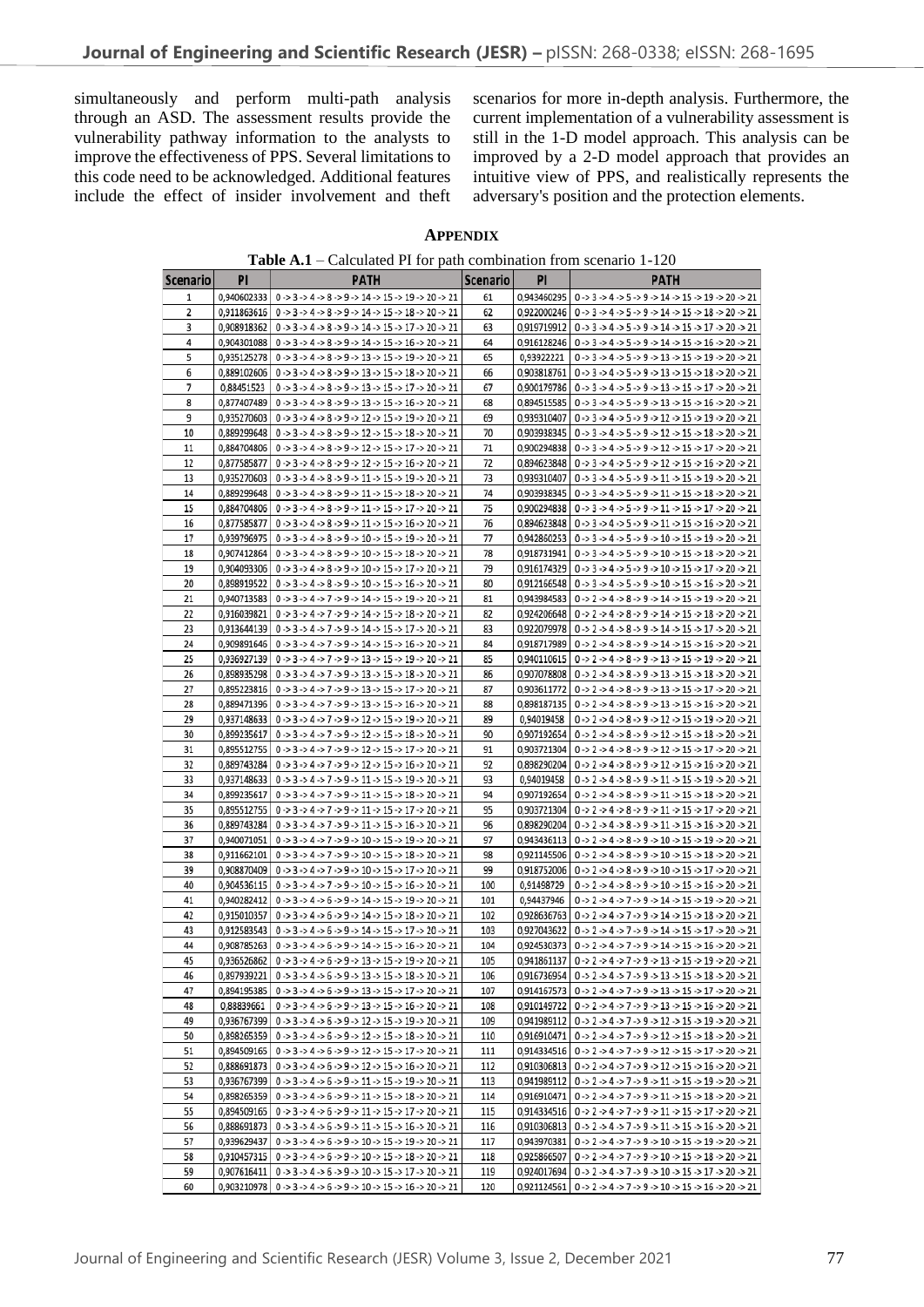| Scenario   | PI          | <b>PATH</b>                                                                                                                                                                                                                                                                                                    | Scenario   | PI | <b>PATH</b>                                                                                                                                                                                                             |
|------------|-------------|----------------------------------------------------------------------------------------------------------------------------------------------------------------------------------------------------------------------------------------------------------------------------------------------------------------|------------|----|-------------------------------------------------------------------------------------------------------------------------------------------------------------------------------------------------------------------------|
| 121        |             | 0,944130339   0 -> 2 -> 4 -> 6 -> 9 -> 14 -> 15 -> 19 -> 20 -> 21                                                                                                                                                                                                                                              | 181        |    | 0.94449189 0 -> 1 -> 4 -> 7 -> 9 -> 14 -> 15 -> 19 -> 20 -> 21                                                                                                                                                          |
| 122        |             | 0,928041962   0 -> 2 -> 4 -> 6 -> 9 -> 14 -> 15 -> 18 -> 20 -> 21                                                                                                                                                                                                                                              | 182        |    | 0,92756818   $0 \rightarrow 1 \rightarrow 4 \rightarrow 7 \rightarrow 9 \rightarrow 14 \rightarrow 15 \rightarrow 18 \rightarrow 20 \rightarrow 21$                                                                     |
| 123        |             | 0,926430833   0 -> 2 -> 4 -> 6 -> 9 -> 14 -> 15 -> 17 -> 20 -> 21                                                                                                                                                                                                                                              | 183        |    | 0,92576083   0 -> 1 -> 4 -> 7 -> 9 -> 14 -> 15 -> 17 -> 20 -> 21                                                                                                                                                        |
| 124        |             | 0,923891129   $0 \rightarrow 2 \rightarrow 4 \rightarrow 6 \rightarrow 9 \rightarrow 14 \rightarrow 15 \rightarrow 16 \rightarrow 20 \rightarrow 21$                                                                                                                                                           | 184        |    | 0,92289016   $0 \rightarrow 1 \rightarrow 4 \rightarrow 7 \rightarrow 9 \rightarrow 14 \rightarrow 15 \rightarrow 16 \rightarrow 20 \rightarrow 21$                                                                     |
| 125        |             | 0,941629866   0 -> 2 -> 4 -> 6 -> 9 -> 13 -> 15 -> 19 -> 20 -> 21                                                                                                                                                                                                                                              | 185        |    | 0,94157887   0 -> 1 -> 4 -> 7 -> 9 -> 13 -> 15 -> 19 -> 20 -> 21                                                                                                                                                        |
| 126        |             | $0.916161442$   $0 \rightarrow 2 \rightarrow 4 \rightarrow 6 \rightarrow 9 \rightarrow 13 \rightarrow 15 \rightarrow 18 \rightarrow 20 \rightarrow 21$                                                                                                                                                         | 186        |    | 0,91334188   $0 \rightarrow 1 \rightarrow 4 \rightarrow 7 \rightarrow 9 \rightarrow 13 \rightarrow 15 \rightarrow 18 \rightarrow 20 \rightarrow 21$                                                                     |
| 127        |             | 0,913573369   $0 \rightarrow 2 \rightarrow 4 \rightarrow 6 \rightarrow 9 \rightarrow 13 \rightarrow 15 \rightarrow 17 \rightarrow 20 \rightarrow 21$                                                                                                                                                           | 187        |    | 0,91032276   0 -> 1 -> 4 -> 7 -> 9 -> 13 -> 15 -> 17 -> 20 -> 21                                                                                                                                                        |
| 128        |             | 0,909528735   0 -> 2 -> 4 -> 6 -> 9 -> 13 -> 15 -> 16 -> 20 -> 21                                                                                                                                                                                                                                              | 188        |    | 0,90557144   $0 \rightarrow 1 \rightarrow 4 \rightarrow 7 \rightarrow 9 \rightarrow 13 \rightarrow 15 \rightarrow 16 \rightarrow 20 \rightarrow 21$                                                                     |
| 129        |             | $0.941768843$   $0 \rightarrow 2 \rightarrow 4 \rightarrow 6 \rightarrow 9 \rightarrow 12 \rightarrow 15 \rightarrow 19 \rightarrow 20 \rightarrow 21$                                                                                                                                                         | 189        |    | 0,94169034   0 -> 1 -> 4 -> 7 -> 9 -> 12 -> 15 -> 19 -> 20 -> 21                                                                                                                                                        |
| 130        |             | 0.916349878   $0 \rightarrow 2 \rightarrow 4 \rightarrow 6 \rightarrow 9 \rightarrow 12 \rightarrow 15 \rightarrow 18 \rightarrow 20 \rightarrow 21$                                                                                                                                                           | 190        |    | 0,91349302   $0 \rightarrow 1 \rightarrow 4 \rightarrow 7 \rightarrow 9 \rightarrow 12 \rightarrow 15 \rightarrow 18 \rightarrow 20 \rightarrow 21$                                                                     |
| 131        | 0.909699331 | 0,913754664   0 -> 2 -> 4 -> 6 -> 9 -> 12 -> 15 -> 17 -> 20 -> 21                                                                                                                                                                                                                                              | 191<br>192 |    | 0,91046817   $0 \rightarrow 1 \rightarrow 4 \rightarrow 7 \rightarrow 9 \rightarrow 12 \rightarrow 15 \rightarrow 17 \rightarrow 20 \rightarrow 21$                                                                     |
| 132<br>133 |             | $0 \rightarrow 2 \rightarrow 4 \rightarrow 6 \rightarrow 9 \rightarrow 12 \rightarrow 15 \rightarrow 16 \rightarrow 20 \rightarrow 21$                                                                                                                                                                         | 193        |    | 0,90570828 0 -> 1 -> 4 -> 7 -> 9 -> 12 -> 15 -> 16 -> 20 -> 21                                                                                                                                                          |
| 134        |             | 0,941768843   0 -> 2 -> 4 -> 6 -> 9 -> 11 -> 15 -> 19 -> 20 -> 21<br>$0,916349878$   $0 \rightarrow 2 \rightarrow 4 \rightarrow 6 \rightarrow 9 \rightarrow 11 \rightarrow 15 \rightarrow 18 \rightarrow 20 \rightarrow 21$                                                                                    | 194        |    | 0,94169034   0 -> 1 -> 4 -> 7 -> 9 -> 11 -> 15 -> 19 -> 20 -> 21<br>0,91349302   $0 \rightarrow 1 \rightarrow 4 \rightarrow 7 \rightarrow 9 \rightarrow 11 \rightarrow 15 \rightarrow 18 \rightarrow 20 \rightarrow 21$ |
| 135        |             | 0,913754664   0 -> 2 -> 4 -> 6 -> 9 -> 11 -> 15 -> 17 -> 20 -> 21                                                                                                                                                                                                                                              | 195        |    | 0,91046817   $0 \rightarrow 1 \rightarrow 4 \rightarrow 7 \rightarrow 9 \rightarrow 11 \rightarrow 15 \rightarrow 17 \rightarrow 20 \rightarrow 21$                                                                     |
| 136        | 0,909699331 | $0 \rightarrow 2 \rightarrow 4 \rightarrow 6 \rightarrow 9 \rightarrow 11 \rightarrow 15 \rightarrow 16 \rightarrow 20 \rightarrow 21$                                                                                                                                                                         | 196        |    | 0,90570828   0 -> 1 -> 4 -> 7 -> 9 -> 11 -> 15 -> 16 -> 20 -> 21                                                                                                                                                        |
| 137        | 0,943715227 | $0 \rightarrow 2 \rightarrow 4 \rightarrow 6 \rightarrow 9 \rightarrow 10 \rightarrow 15 \rightarrow 19 \rightarrow 20 \rightarrow 21$                                                                                                                                                                         | 197        |    | 0,94405029   0 -> 1 -> 4 -> 7 -> 9 -> 10 -> 15 -> 19 -> 20 -> 21                                                                                                                                                        |
| 138        |             | $0.925170408$   $0 \rightarrow 2 \rightarrow 4 \rightarrow 6 \rightarrow 9 \rightarrow 10 \rightarrow 15 \rightarrow 18 \rightarrow 20 \rightarrow 21$                                                                                                                                                         | 198        |    | 0,92467186 0 -> 1 -> 4 -> 7 -> 9 -> 10 -> 15 -> 18 -> 20 -> 21                                                                                                                                                          |
| 139        |             | 0,923293162   $0 \rightarrow 2 \rightarrow 4 \rightarrow 6 \rightarrow 9 \rightarrow 10 \rightarrow 15 \rightarrow 17 \rightarrow 20 \rightarrow 21$                                                                                                                                                           | 199        |    | 0,92259401   $0 \rightarrow 1 \rightarrow 4 \rightarrow 7 \rightarrow 9 \rightarrow 10 \rightarrow 15 \rightarrow 17 \rightarrow 20 \rightarrow 21$                                                                     |
| 140        |             | 0.920358926   $0 \rightarrow 2 \rightarrow 4 \rightarrow 6 \rightarrow 9 \rightarrow 10 \rightarrow 15 \rightarrow 16 \rightarrow 20 \rightarrow 21$                                                                                                                                                           | 200        |    | 0,91931635   $0 \rightarrow 1 \rightarrow 4 \rightarrow 7 \rightarrow 9 \rightarrow 10 \rightarrow 15 \rightarrow 16 \rightarrow 20 \rightarrow 21$                                                                     |
| 141        |             | 0,945928611   $0 \rightarrow 2 \rightarrow 4 \rightarrow 5 \rightarrow 9 \rightarrow 14 \rightarrow 15 \rightarrow 19 \rightarrow 20 \rightarrow 21$                                                                                                                                                           | 201        |    | $0,9442749$   $0 \rightarrow 1 \rightarrow 4 \rightarrow 6 \rightarrow 9 \rightarrow 14 \rightarrow 15 \rightarrow 19 \rightarrow 20 \rightarrow 21$                                                                    |
| 142        |             | 0,931839657   $0 \rightarrow 2 \rightarrow 4 \rightarrow 5 \rightarrow 9 \rightarrow 14 \rightarrow 15 \rightarrow 18 \rightarrow 20 \rightarrow 21$                                                                                                                                                           | 202        |    | 0,92705008   0 -> 1 -> 4 -> 6 -> 9 -> 14 -> 15 -> 18 -> 20 -> 21                                                                                                                                                        |
| 143        |             | 0,930286296   0 -> 2 -> 4 -> 5 -> 9 -> 14 -> 15 -> 17 -> 20 -> 21                                                                                                                                                                                                                                              | 203        |    | 0,92522706   0 -> 1 -> 4 -> 6 -> 9 -> 14 -> 15 -> 17 -> 20 -> 21                                                                                                                                                        |
| 144        |             | $0.927822236$   $0 \rightarrow 2 \rightarrow 4 \rightarrow 5 \rightarrow 9 \rightarrow 14 \rightarrow 15 \rightarrow 16 \rightarrow 20 \rightarrow 21$                                                                                                                                                         | 204        |    | 0,92233335 0 -> 1 -> 4 -> 6 -> 9 -> 14 -> 15 -> 16 -> 20 -> 21                                                                                                                                                          |
| 145        |             | 0,943104026   0 -> 2 -> 4 -> 5 -> 9 -> 13 -> 15 -> 19 -> 20 -> 21                                                                                                                                                                                                                                              | 205        |    | 0,94137742   $0 \rightarrow 1 \rightarrow 4 \rightarrow 6 \rightarrow 9 \rightarrow 13 \rightarrow 15 \rightarrow 19 \rightarrow 20 \rightarrow 21$                                                                     |
| 146        |             | 0,919068913   $0 \rightarrow 2 \rightarrow 4 \rightarrow 5 \rightarrow 9 \rightarrow 13 \rightarrow 15 \rightarrow 18 \rightarrow 20 \rightarrow 21$                                                                                                                                                           | 206        |    | 0,91284058   $0 \rightarrow 1 \rightarrow 4 \rightarrow 6 \rightarrow 9 \rightarrow 13 \rightarrow 15 \rightarrow 18 \rightarrow 20 \rightarrow 21$                                                                     |
| 147        |             | 0,916490861   0 -> 2 -> 4 -> 5 -> 9 -> 13 -> 15 -> 17 -> 20 -> 21                                                                                                                                                                                                                                              | 207        |    | 0.90980518   $0 \rightarrow 1 \rightarrow 4 \rightarrow 6 \rightarrow 9 \rightarrow 13 \rightarrow 15 \rightarrow 17 \rightarrow 20 \rightarrow 21$                                                                     |
| 148        | 0,912442793 | $0 \rightarrow 2 \rightarrow 4 \rightarrow 5 \rightarrow 9 \rightarrow 13 \rightarrow 15 \rightarrow 16 \rightarrow 20 \rightarrow 21$                                                                                                                                                                         | 208        |    | 0,90503054   $0 \rightarrow 1 \rightarrow 4 \rightarrow 6 \rightarrow 9 \rightarrow 13 \rightarrow 15 \rightarrow 16 \rightarrow 20 \rightarrow 21$                                                                     |
| 149        |             | 0,943154985   0 -> 2 -> 4 -> 5 -> 9 -> 12 -> 15 -> 19 -> 20 -> 21                                                                                                                                                                                                                                              | 209        |    | 0,94149848   $0 \rightarrow 1 \rightarrow 4 \rightarrow 6 \rightarrow 9 \rightarrow 12 \rightarrow 15 \rightarrow 19 \rightarrow 20 \rightarrow 21$                                                                     |
| 150        |             | 0,919138006   0 -> 2 -> 4 -> 5 -> 9 -> 12 -> 15 -> 18 -> 20 -> 21                                                                                                                                                                                                                                              | 210        |    | 0,91300472   $0 \rightarrow 1 \rightarrow 4 \rightarrow 6 \rightarrow 9 \rightarrow 12 \rightarrow 15 \rightarrow 18 \rightarrow 20 \rightarrow 21$                                                                     |
| 151<br>152 |             | 0,916557336   0 -> 2 -> 4 -> 5 -> 9 -> 12 -> 15 -> 17 -> 20 -> 21<br>0,912505345   0 -> 2 -> 4 -> 5 -> 9 -> 12 -> 15 -> 16 -> 20 -> 21                                                                                                                                                                         | 211<br>212 |    | 0,9099631   $0 \rightarrow 1 \rightarrow 4 \rightarrow 6 \rightarrow 9 \rightarrow 12 \rightarrow 15 \rightarrow 17 \rightarrow 20 \rightarrow 21$<br>0,90517914 0 -> 1 -> 4 -> 6 -> 9 -> 12 -> 15 -> 16 -> 20 -> 21    |
| 153        |             | $0,943154985$   $0 \rightarrow 2 \rightarrow 4 \rightarrow 5 \rightarrow 9 \rightarrow 11 \rightarrow 15 \rightarrow 19 \rightarrow 20 \rightarrow 21$                                                                                                                                                         | 213        |    | 0,94149848 0 -> 1 -> 4 -> 6 -> 9 -> 11 -> 15 -> 19 -> 20 -> 21                                                                                                                                                          |
| 154        |             | 0,919138006   0 -> 2 -> 4 -> 5 -> 9 -> 11 -> 15 -> 18 -> 20 -> 21                                                                                                                                                                                                                                              | 214        |    | 0,91300472   $0 \rightarrow 1 \rightarrow 4 \rightarrow 6 \rightarrow 9 \rightarrow 11 \rightarrow 15 \rightarrow 18 \rightarrow 20 \rightarrow 21$                                                                     |
| 155        |             | 0,916557336   0 -> 2 -> 4 -> 5 -> 9 -> 11 -> 15 -> 17 -> 20 -> 21                                                                                                                                                                                                                                              | 215        |    | $0,9099631 \mid 0 \rightarrow 1 \rightarrow 4 \rightarrow 6 \rightarrow 9 \rightarrow 11 \rightarrow 15 \rightarrow 17 \rightarrow 20 \rightarrow 21$                                                                   |
| 156        | 0,912505345 | $0 \rightarrow 2 \rightarrow 4 \rightarrow 5 \rightarrow 9 \rightarrow 11 \rightarrow 15 \rightarrow 16 \rightarrow 20 \rightarrow 21$                                                                                                                                                                         | 216        |    | 0,90517914   $0 \rightarrow 1 \rightarrow 4 \rightarrow 6 \rightarrow 9 \rightarrow 11 \rightarrow 15 \rightarrow 16 \rightarrow 20 \rightarrow 21$                                                                     |
| 157        |             | 0,945538743   0 -> 2 -> 4 -> 5 -> 9 -> 10 -> 15 -> 19 -> 20 -> 21                                                                                                                                                                                                                                              | 217        |    | 0,94382804   $0 \rightarrow 1 \rightarrow 4 \rightarrow 6 \rightarrow 9 \rightarrow 10 \rightarrow 15 \rightarrow 19 \rightarrow 20 \rightarrow 21$                                                                     |
| 158        |             | 0,929679451   $0 \rightarrow 2 \rightarrow 4 \rightarrow 5 \rightarrow 9 \rightarrow 10 \rightarrow 15 \rightarrow 18 \rightarrow 20 \rightarrow 21$                                                                                                                                                           | 218        |    | 0,92406553   $0 \rightarrow 1 \rightarrow 4 \rightarrow 6 \rightarrow 9 \rightarrow 10 \rightarrow 15 \rightarrow 18 \rightarrow 20 \rightarrow 21$                                                                     |
| 159        |             | 0,927935902   0 -> 2 -> 4 -> 5 -> 9 -> 10 -> 15 -> 17 -> 20 -> 21                                                                                                                                                                                                                                              | 219        |    | 0,92196291   $0 \rightarrow 1 \rightarrow 4 \rightarrow 6 \rightarrow 9 \rightarrow 10 \rightarrow 15 \rightarrow 17 \rightarrow 20 \rightarrow 21$                                                                     |
| 160        |             | $0.925182715$   $0 \rightarrow 2 \rightarrow 4 \rightarrow 5 \rightarrow 9 \rightarrow 10 \rightarrow 15 \rightarrow 16 \rightarrow 20 \rightarrow 21$                                                                                                                                                         | 220        |    | 0,91864945 0 -> 1 -> 4 -> 6 -> 9 -> 10 -> 15 -> 16 -> 20 -> 21                                                                                                                                                          |
| 161        |             | 0,943428478   0 -> 1 -> 4 -> 8 -> 9 -> 14 -> 15 -> 19 -> 20 -> 21                                                                                                                                                                                                                                              | 221        |    | 0,94575598 0 -> 1 -> 4 -> 5 -> 9 -> 14 -> 15 -> 19 -> 20 -> 21                                                                                                                                                          |
| 162        |             | 0,919848284   $0 \rightarrow 1 \rightarrow 4 \rightarrow 8 \rightarrow 9 \rightarrow 14 \rightarrow 15 \rightarrow 18 \rightarrow 20 \rightarrow 21$                                                                                                                                                           | 222        |    | 0.92987472   $0 \rightarrow 1 \rightarrow 4 \rightarrow 5 \rightarrow 9 \rightarrow 14 \rightarrow 15 \rightarrow 18 \rightarrow 20 \rightarrow 21$                                                                     |
| 163        |             | 0,917214786 0 -> 1 -> 4 -> 8 -> 9 -> 14 -> 15 -> 17 -> 20 -> 21                                                                                                                                                                                                                                                | 223        |    | 0,92805422 0 -> 1 -> 4 -> 5 -> 9 -> 14 -> 15 -> 17 -> 20 -> 21                                                                                                                                                          |
| 164        | 0.913034753 | $0 \rightarrow 1 \rightarrow 4 \rightarrow 8 \rightarrow 9 \rightarrow 14 \rightarrow 15 \rightarrow 16 \rightarrow 20 \rightarrow 21$                                                                                                                                                                         | 224        |    | 0.92515029 0 -> 1 -> 4 -> 5 -> 9 -> 14 -> 15 -> 16 -> 20 -> 21                                                                                                                                                          |
| 165        |             | 0,938610825 0 -> 1 -> 4 -> 8 -> 9 -> 13 -> 15 -> 19 -> 20 -> 21                                                                                                                                                                                                                                                | 225        |    | 0,94248568 $0 \rightarrow 1 \rightarrow 4 \rightarrow 5 \rightarrow 9 \rightarrow 13 \rightarrow 15 \rightarrow 19 \rightarrow 20 \rightarrow 21$                                                                       |
| 166        |             | 0,898005223   0 -> 1 -> 4 -> 8 -> 9 -> 13 -> 15 -> 18 -> 20 -> 21                                                                                                                                                                                                                                              | 226        |    | 0,91447427 0 -> 1 -> 4 -> 5 -> 9 -> 13 -> 15 -> 18 -> 20 -> 21                                                                                                                                                          |
| 167<br>168 |             | 0,893630174   $0 \rightarrow 1 \rightarrow 4 \rightarrow 8 \rightarrow 9 \rightarrow 13 \rightarrow 15 \rightarrow 17 \rightarrow 20 \rightarrow 21$<br>$0.886766203$   $0 \rightarrow 1 \rightarrow 4 \rightarrow 8 \rightarrow 9 \rightarrow 13 \rightarrow 15 \rightarrow 16 \rightarrow 20 \rightarrow 21$ | 227<br>228 |    | 0,91136781 0 -> 1 -> 4 -> 5 -> 9 -> 13 -> 15 -> 17 -> 20 -> 21<br>0,90646547 0 -> 1 -> 4 -> 5 -> 9 -> 13 -> 15 -> 16 -> 20 -> 21                                                                                        |
| 169        |             | 0,938683963   0 -> 1 -> 4 -> 8 -> 9 -> 12 -> 15 -> 19 -> 20 -> 21                                                                                                                                                                                                                                              | 229        |    | 0,94253007 0 -> 1 -> 4 -> 5 -> 9 -> 12 -> 15 -> 19 -> 20 -> 21                                                                                                                                                          |
| 170        |             | 0,898104388   0 -> 1 -> 4 -> 8 -> 9 -> 12 -> 15 -> 18 -> 20 -> 21                                                                                                                                                                                                                                              | 230        |    | 0,91453445   0 -> 1 -> 4 -> 5 -> 9 -> 12 -> 15 -> 18 -> 20 -> 21                                                                                                                                                        |
| 171        |             | 0,893725581   $0 \rightarrow 1 \rightarrow 4 \rightarrow 8 \rightarrow 9 \rightarrow 12 \rightarrow 15 \rightarrow 17 \rightarrow 20 \rightarrow 21$                                                                                                                                                           | 231        |    | 0,91142571 0 -> 1 -> 4 -> 5 -> 9 -> 12 -> 15 -> 17 -> 20 -> 21                                                                                                                                                          |
| 172        | 0,88685598  | $0 \rightarrow 1 \rightarrow 4 \rightarrow 8 \rightarrow 9 \rightarrow 12 \rightarrow 15 \rightarrow 16 \rightarrow 20 \rightarrow 21$                                                                                                                                                                         | 232        |    | 0,90651996 0 -> 1 -> 4 -> 5 -> 9 -> 12 -> 15 -> 16 -> 20 -> 21                                                                                                                                                          |
| 173        |             | 0,938683963   0 -> 1 -> 4 -> 8 -> 9 -> 11 -> 15 -> 19 -> 20 -> 21                                                                                                                                                                                                                                              | 233        |    | 0,94253007 0 -> 1 -> 4 -> 5 -> 9 -> 11 -> 15 -> 19 -> 20 -> 21                                                                                                                                                          |
| 174        |             | 0,898104388   0 -> 1 -> 4 -> 8 -> 9 -> 11 -> 15 -> 18 -> 20 -> 21                                                                                                                                                                                                                                              | 234        |    | 0,91453445   $0 \rightarrow 1 \rightarrow 4 \rightarrow 5 \rightarrow 9 \rightarrow 11 \rightarrow 15 \rightarrow 18 \rightarrow 20 \rightarrow 21$                                                                     |
| 175        |             | 0,893725581   0 -> 1 -> 4 -> 8 -> 9 -> 11 -> 15 -> 17 -> 20 -> 21                                                                                                                                                                                                                                              | 235        |    | 0,91142571   $0 \rightarrow 1 \rightarrow 4 \rightarrow 5 \rightarrow 9 \rightarrow 11 \rightarrow 15 \rightarrow 17 \rightarrow 20 \rightarrow 21$                                                                     |
| 176        | 0,88685598  | $0 \rightarrow 1 \rightarrow 4 \rightarrow 8 \rightarrow 9 \rightarrow 11 \rightarrow 15 \rightarrow 16 \rightarrow 20 \rightarrow 21$                                                                                                                                                                         | 236        |    | 0,90651996 0 -> 1 -> 4 -> 5 -> 9 -> 11 -> 15 -> 16 -> 20 -> 21                                                                                                                                                          |
| 177        |             | $0.942774939$   $0 \rightarrow 1 \rightarrow 4 \rightarrow 8 \rightarrow 9 \rightarrow 10 \rightarrow 15 \rightarrow 19 \rightarrow 20 \rightarrow 21$                                                                                                                                                         | 237        |    | 0,94531999 $0 \rightarrow 1 \rightarrow 4 \rightarrow 5 \rightarrow 9 \rightarrow 10 \rightarrow 15 \rightarrow 19 \rightarrow 20 \rightarrow 21$                                                                       |
| 178        |             | 0,916283069   0 -> 1 -> 4 -> 8 -> 9 -> 10 -> 15 -> 18 -> 20 -> 21                                                                                                                                                                                                                                              | 238        |    | 0,92745479 $0 \rightarrow 1 \rightarrow 4 \rightarrow 5 \rightarrow 9 \rightarrow 10 \rightarrow 15 \rightarrow 18 \rightarrow 20 \rightarrow 21$                                                                       |
| 179        |             | 0,913337359   $0 \rightarrow 1 \rightarrow 4 \rightarrow 8 \rightarrow 9 \rightarrow 10 \rightarrow 15 \rightarrow 17 \rightarrow 20 \rightarrow 21$                                                                                                                                                           | 239        |    | 0,92541621 0 -> 1 -> 4 -> 5 -> 9 -> 10 -> 15 -> 17 -> 20 -> 21                                                                                                                                                          |
| 180        |             | $0.908681834$ $0.51.54.58.59.510.515.516.520.521$                                                                                                                                                                                                                                                              | 240        |    | $0.92217722$ $0.51.54.55.59.510.515.516.520.521$                                                                                                                                                                        |

# **Table A.2** – Calculated PI for path combination from scenario 121-240